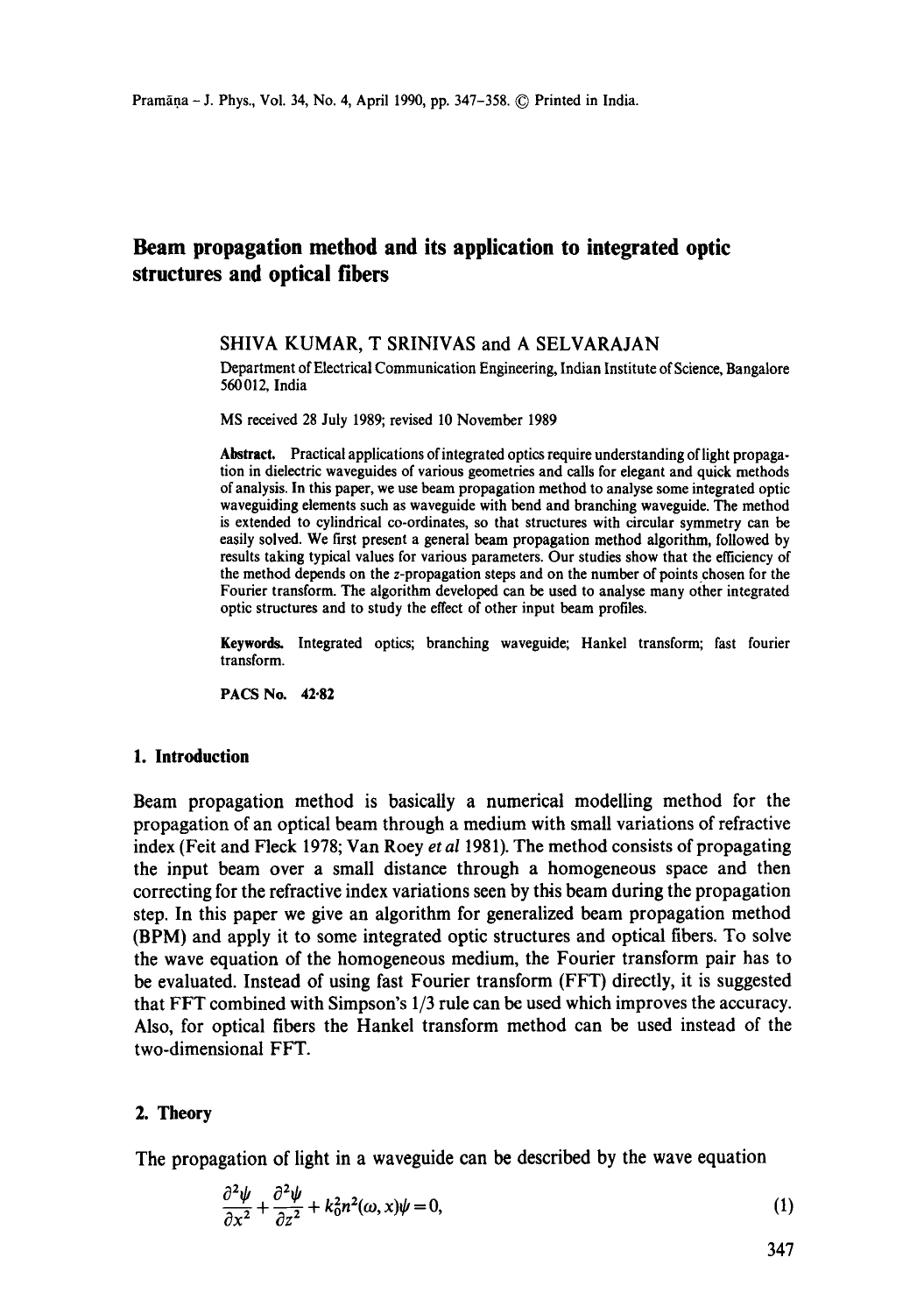where  $k_0 = \omega/c$ , *n* the refractive index and the  $\omega$  circular frequency of light. The solution to equation (1) at  $z = \Delta z$  may be written in terms of field at  $z = 0$  as,

$$
\psi(x,\Delta z) = \exp\left[-i\Delta z \{\nabla_T^2 + k_0^2 n^2\}^{1/2}\right] \psi(x,0),\tag{2}
$$

where  $\nabla_T^2 = \frac{\partial^2}{\partial x^2}$ . The solution  $\psi$  can be expressed in the form,

$$
\psi(x, z) = \xi(x, z) \exp(-ikz),\tag{3}
$$

where  $k = n_0 \omega/c$  and  $n_0$  is the refractive index of the homogeneous medium.  $\zeta$  can be written in the symmetrized split operator form to second order  $\Delta z$  (Feit and Fleck 1976) as

$$
\xi(x,\Delta z) = \exp\left\{-\frac{i\Delta z}{2} \left[\frac{\nabla_T^2}{(\nabla_T^2 + k^2)^{1/2} + k}\right]\right\} \exp(-i\Delta z \chi)
$$

$$
\times \exp\left\{-\frac{i\Delta z}{2} \left[\frac{\nabla_T^2}{(\nabla_T^2 + k^2)^{1/2} + k}\right]\right\} \xi(x,0) + O(\Delta z)^3,
$$
(4)

where  $\chi = k_0 * [n(x) - n_0]$ . The operation

$$
\exp\left\{-i\Delta z \left[\frac{\nabla_T^2}{(\nabla_T^2 + k^2)^{1/2} + k}\right]\right\} \zeta(x,0)
$$

is equivalent to solving the wave equation

$$
\frac{\partial^2 \psi}{\partial x^2} + \frac{\partial^2 \psi}{\partial z^2} + k_0^2 n_0^2 \psi = 0
$$
 (5)

with  $\psi(x,0)$  as an initial condition. Van Roey *et al* (1981) and Van der Donk (1982) have however used a simple correction factor

$$
\psi(x, z_0 + \Delta z) = \eta(x, z_0 + \Delta z) \exp(-ik_0 * \Delta n(x) * \Delta z), \tag{6}
$$

where  $\Delta n(x) = n(x) - n_0$  and  $n(x, z)$  satisfies,

$$
\frac{\partial^2 \eta}{\partial x^2} + \frac{\partial^2 \eta}{\partial z^2} + k_0^2 n_0^2 \eta = 0
$$
\n(7)

and  $\eta(x, z_0) = \psi(x, z_0)$ . Equation (7) can be solved by Fourier transform pairs (Lee 1986)

$$
\eta(x, z_0 + \Delta z) = \frac{1}{2\pi} \int_{-\infty}^{\infty} \bar{\eta}(k_x, z_0 + \Delta z) \exp(jk_x x) dk_x,
$$
\n(8)

$$
\bar{\eta}(k_x, z_0) = \int_{-\infty}^{\infty} \eta(x, z_0) \exp(-jk_x x) dx, \qquad (9)
$$

$$
\bar{\eta}(k_x, z_0 + \Delta z) = \bar{\eta}(k_x, z_0) \exp(-j\beta \Delta z), \qquad (10)
$$

where  $\beta = (k_0^2 n_0^2 - k_x^2)^{1/2}$ . Equation (8) is substituted in (6) to get the desired field  $\psi$  at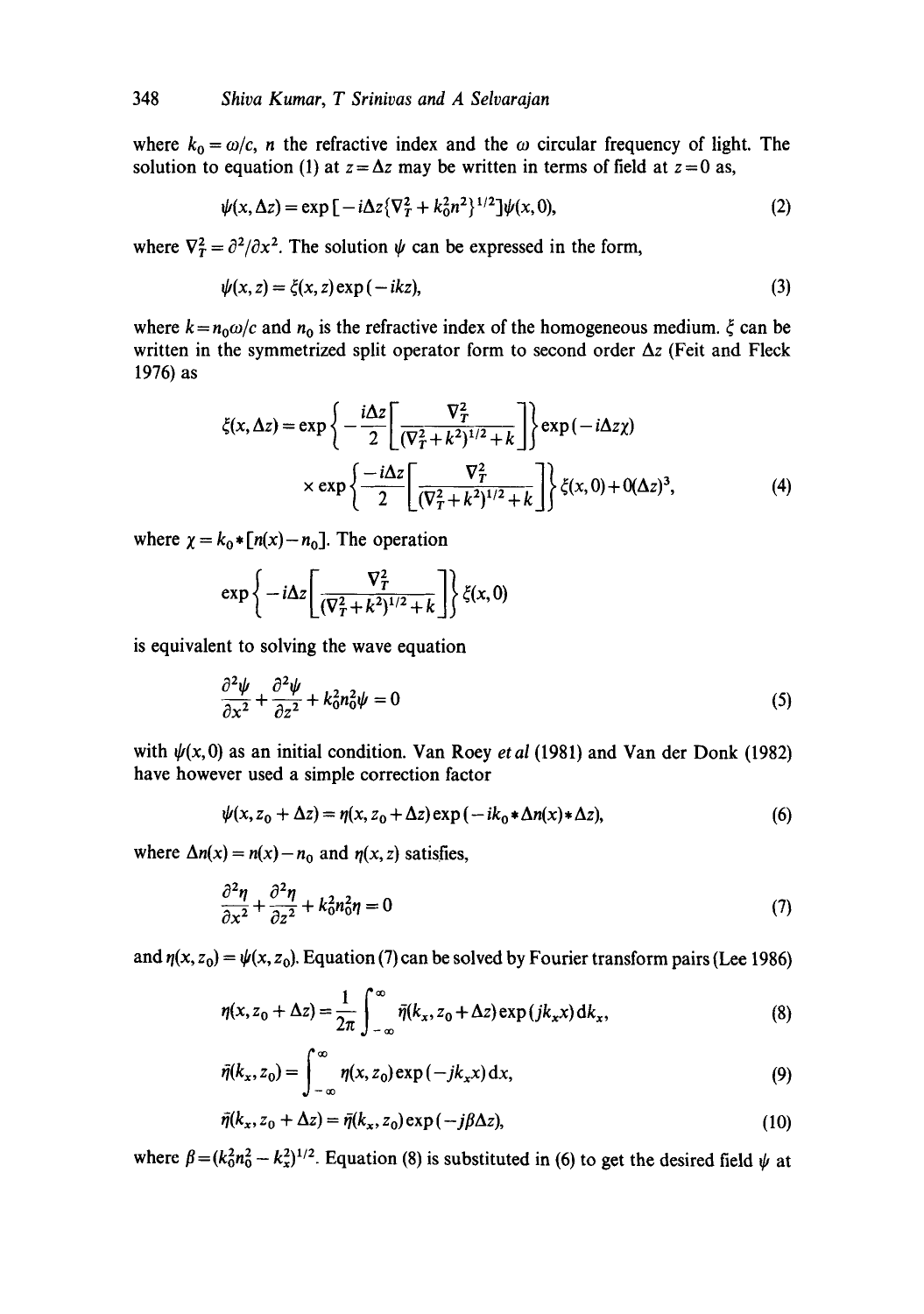$z_0 + \Delta z$ . It is known that the error introduced while using (4) is  $\sim \Delta z^3$  and while using (6) is  $\sim \Delta z^2$ . Equation (8) has to be solved in both the cases. To solve (8) and (9), Simpson's  $1/3$  rule can be used. But it would need  $2N + 1$  complex multiplications and additions for each value of  $k_x$  where 2N is the number of samples taken for integration. If  $\bar{n}(k_x)$  is calculated 2N times, then  $2N(2N + 1)$  complex multiplication and addition will be needed. To reduce the number of complex multiplicationg, Simpson's 1/3 rule is combined with FFT so that the total number of complex multiplications reduces to  $4N \log N$  (Appendix A). Thus we get the accuracy of Simpson's 1/3 rule and the speed of FFT at the same time.

#### **3. Extracting mode data**

The complex field amplitude can be expressed as a superposition of orthogonal mode eigen functions,

$$
\psi(x, z) = \sum_{n,j} A_{nj} u_{nj}(x) \exp(-i\beta_n z), \tag{11}
$$

where n is a mode index, j the distinguishing members of degenerate group and  $A_{nj}$ is determined by the input field  $\psi(x, 0)$ ; The mode propagation constant  $\beta_n$  can be determined from computation of correlation function, (Feit and Fleck 1978)

$$
P_1(z) = \int_{-\infty}^{\infty} \psi^*(x,0)\psi(x,z) dx.
$$
 (12)

Using (11) and the orthogonality of mode eigen functions, (12) reduces to,

$$
P_1(z) = \sum_{n,j} |A_{nj}|^2 \exp(-i\beta_n z). \tag{13}
$$

Multiplying (13) by the Hanning window function,

$$
w(z) = 1 - \cos(2 \cdot 0 * \pi * z / Z_1) \quad 0 < z < Z_1
$$
  
= 0 \qquad \text{otherwise} \qquad (14)

and taking Fourier transform w.r.t, z,

$$
\bar{P}_1(\beta) = \frac{1}{Z_1} \int_0^{Z_1} P_1(z)w(z) \exp(-i\beta z) dz
$$
\n
$$
= \sum_{n,j} |A_{nj}|^2 \mathcal{L}(\beta - \beta_n), \qquad (15)
$$
\n
$$
\mathcal{L}(\beta - \beta_n) = \frac{\exp[i(\beta - \beta_n)z_1] - 1}{i(\beta - \beta_n)z_1} - \frac{1}{2} \left\{ \frac{\exp[i(\beta - \beta_n)z_1 + 2\pi] - 1}{i(\beta - \beta_n)z_1 + 2\pi} + \frac{\exp[i(\beta - \beta_n)z_1 - 2\pi] - 1}{i(\beta - \beta_n)z_1 - 2\pi} \right\}.
$$
\n(15)

The eigenvalue  $\beta_n$  can be determined by locating the local maxima of  $\overline{P}_1(\beta)$ .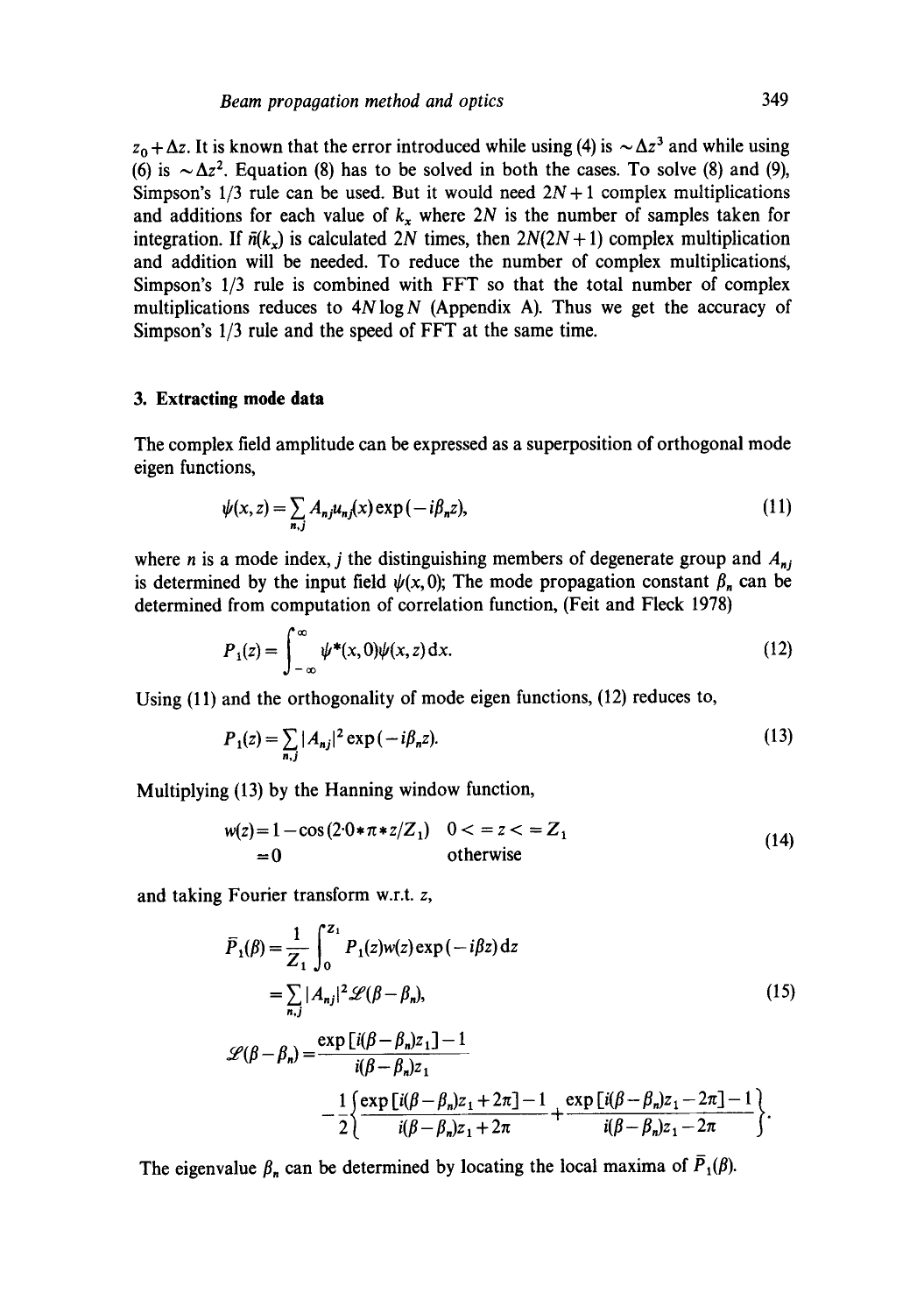# **4. Extensions of BPM to cylindrical coordinates**

Consider the wave equation in cylindrical co-ordinates.

$$
\frac{\partial^2 \psi}{\partial r^2} + \frac{1}{r} \frac{\partial \psi}{\partial r} + \frac{1}{r^2} \frac{\partial^2 \psi}{\partial \theta^2} + \frac{\partial^2 \psi}{\partial z^2} + k_0^2 n^2(r) \psi = 0,
$$
\n(16)

which can be written as (Feit and Fleck 1976)

$$
\psi(r,\theta,z) = \exp\left(-i(\nabla_T^2 + k_0^2 n^2)^{1/2} z\right) \psi(r,\theta,0) \tag{17}
$$

where  $\nabla_T^2 = \frac{\partial^2}{\partial r^2} + \frac{1}{r} \frac{\partial}{\partial r} + \frac{1}{r^2} \frac{\partial^2}{\partial \theta^2} (\nabla_T^2 + k_0^2 n^2)^{1/2}$  can be written in the form,

$$
\frac{(\nabla_T^2 + k_0^2 n^2)^{1/2} [(\nabla_T^2 + k_0^2 n^2)^{1/2} + k_0 n]}{[(\nabla_T^2 + k_0^2 n^2)^{1/2} + k_0 n]} = \frac{\nabla_T^2}{[(\nabla_T^2 + k_0^2 n^2)^{1/2} + k_0 n]} + k_0 n. \tag{18}
$$

If n in the first term of the right hand side is approximated by  $n_0$ , where  $n_0$  is the refractive index of the unperturbed medium, equation (18) becomes

$$
(\nabla_T^2 + k_0^2 n^2)^{1/2} \cong \left[ \frac{\nabla_T^2}{(\nabla_T^2 + k_0^2 n_0^2)^{1/2} + k_0 n_0} + k_0 n_0 \right] + k_0 [n(r) - n_0]
$$
  

$$
\cong [\nabla_T^2 + k_0^2 n_0^2]^{1/2} + k_0 \Delta n(r) \text{ from (18)}
$$

where  $\Delta n(r) = n(r) - n_0$ . Substituting in (17),

$$
\psi(r,\theta,z) = \exp\left[\{-iz(\nabla_T^2 + k_0^2n_0^2)^{1/2}\} - \{iz * k_0 * \Delta n(r)\}\right]\psi(r,\theta,0). \tag{19}
$$

By neglecting the error due to non-commutation of operators, (19) can be written as,

$$
\psi(r,\theta,z) \cong \left[\exp\left[-iz(\nabla_T^2 + k_0^2 n_0^2)^{1/2}\right]\psi(r,\theta,0)\right] \exp\left[-iz * k_0 * \Delta n(r)\right] \\
\cong \phi(r,\theta,z) * \exp\left[-iz * k_0 \Delta n(r)\right],\n\tag{20}
$$

where  $\phi$  satisfies the wave equation

$$
\frac{\partial^2 \phi}{\partial r^2} + \frac{1}{r} \frac{\partial \phi}{\partial r} + \frac{1}{r^2} \frac{\partial^2 \phi}{\partial \theta^2} + \frac{\partial^2 \phi}{\partial z^2} + k_0^2 n_0^2 \phi = 0
$$
\n(21)

with  $\phi(r, \theta, 0)$  as initial condition. Let

$$
\phi = R(r, z) * [A \cos m\theta + B \sin m\theta]. \tag{22}
$$

Then, (21) becomes,

$$
\frac{\partial^2 R}{\partial r^2} + \frac{1}{r} \frac{\partial R}{\partial r} + \frac{\partial^2 R}{\partial z^2} + \left[ k_0^2 n_0^2 - \frac{m^2}{r^2} \right] R = 0.
$$
 (23)

Taking the Hankel transform,

$$
\frac{d^2 \bar{R}(\alpha, z)}{dz^2} + (k_0^2 n_0^2 - \alpha^2) \bar{R}(\alpha, z) = 0,
$$
\n(24)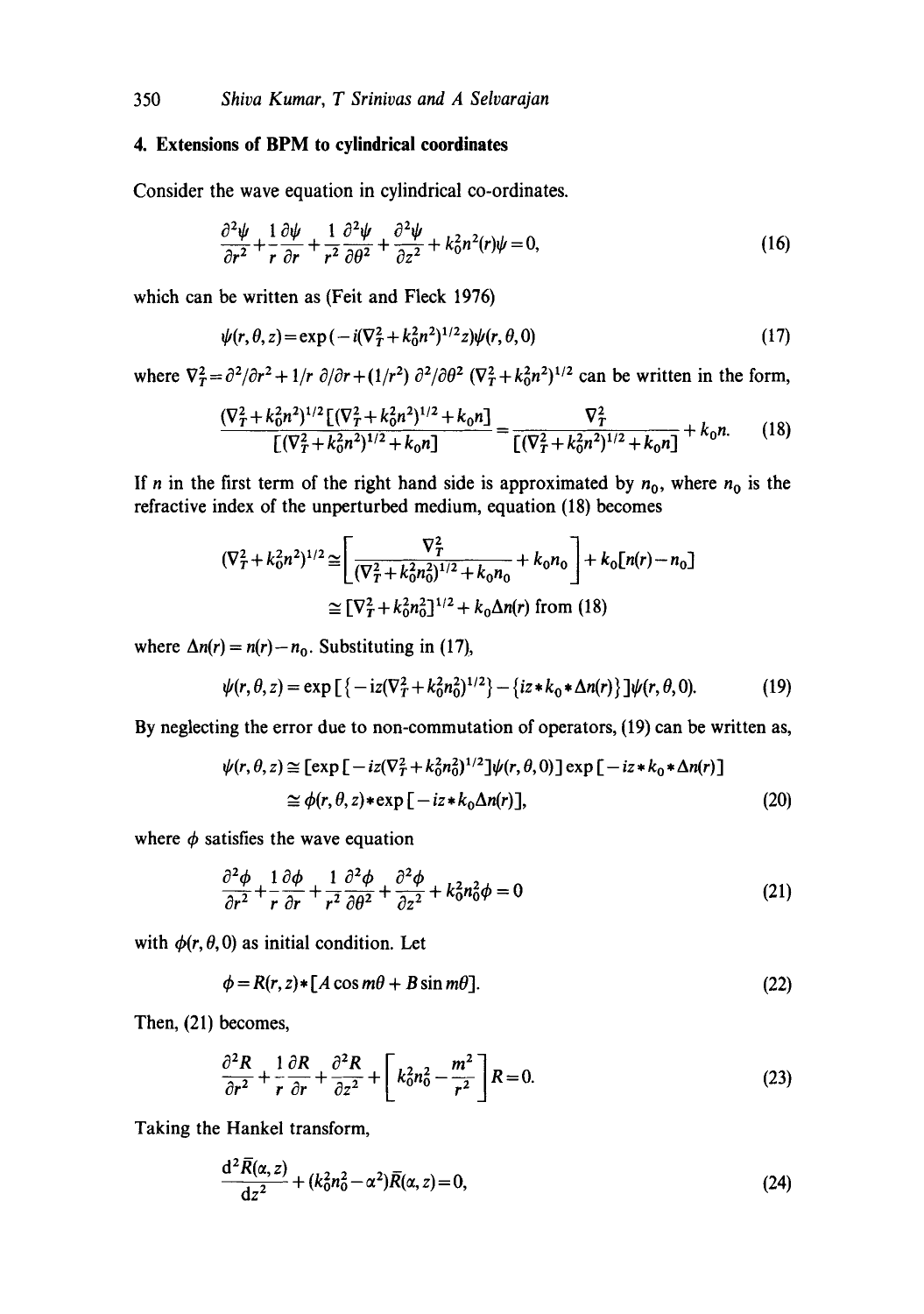where

$$
\overline{R}(\alpha, z) = \int_0^\infty R(r, z) r J_m(\alpha r) dr,
$$
  
\n
$$
\overline{R}(\alpha, z) = \overline{R}(\alpha, 0) \exp(-j\beta z) \text{ where } \beta = (k_0^2 n_0^2 - \alpha^2)^{1/2}.
$$

Taking the inverse Hankel transform,

$$
R(r, z) = \int_0^\infty \left[ \bar{R}(\alpha, 0) \exp(-j\beta z) \right] \alpha J_m(\alpha r) \, \mathrm{d}\alpha. \tag{25}
$$

For structures such as weakly guiding single-mode fibers, we can set  $m = 0$ .

$$
R(r, z) = \int_0^\infty \left[ \overline{R}(\alpha, 0) \exp(-j\beta z) \right] \alpha J_0(\alpha r) d\alpha \tag{26}
$$

$$
\overline{R}(\alpha,0) = \int_0^\infty R(r,z)rJ_0(\alpha r) dr.
$$
 (27)

To evaluate (26) and (27), the Fast Hankel transform technique is used (Appendix B). Hence  $\phi$  is calculated and substituted in (20) to get the desired field.

#### **5. Results**

To verify the above equations, a step index fiber is considered. The fiber is excited with step input, i.e. the field within the fiber is uniform and is zero outside. The fiber has the following parameters: core refractive index of 1.45, cladding refractive index of 1.44, a radius of 2  $\mu$ m and a wavelength of 1.32  $\mu$ m. To find the eigenvalues, instead of (12)

$$
P_1(z) = \int_0^\infty R^*(r, 0) R(r, z) r \, dr
$$

is used. It is found to excite only single-guided mode  $\beta_1 = 6.868$  rad/ $\mu$ m. The propagation constant obtained after solving the characteristic equation for weakly guiding fibers is,  $\beta_1 = 6.8676$  rad/ $\mu$ m.

To find the field in the integrated optic structures, we have used the simple correction factor of (6) instead of (4) since the propagation distance is  $1000 \mu m$ .

From figure l(a), it can be seen that the given power input is carried through bent guiding region. The bent waveguide is excited as shown. Power output is calculated for different angles. Power in the bent waveguide for different angles of bend is shown in figure 1(b). For angles greater than  $10^{\circ}$ , most of the power is radiated out of the waveguide.

Figure 2 shows the field in a branching waveguide. Yajima (1973) experimentally showed that modes incident on an asymmetric planar-dielectric branching waveguide with a shallow taper propagate such that the mode power is transferred to one arm of the branch or the other. The branching waveguide acts like a power divider (non-adiabatic) when tapers are steep and it acts like a mode-splitter (adiabatic) when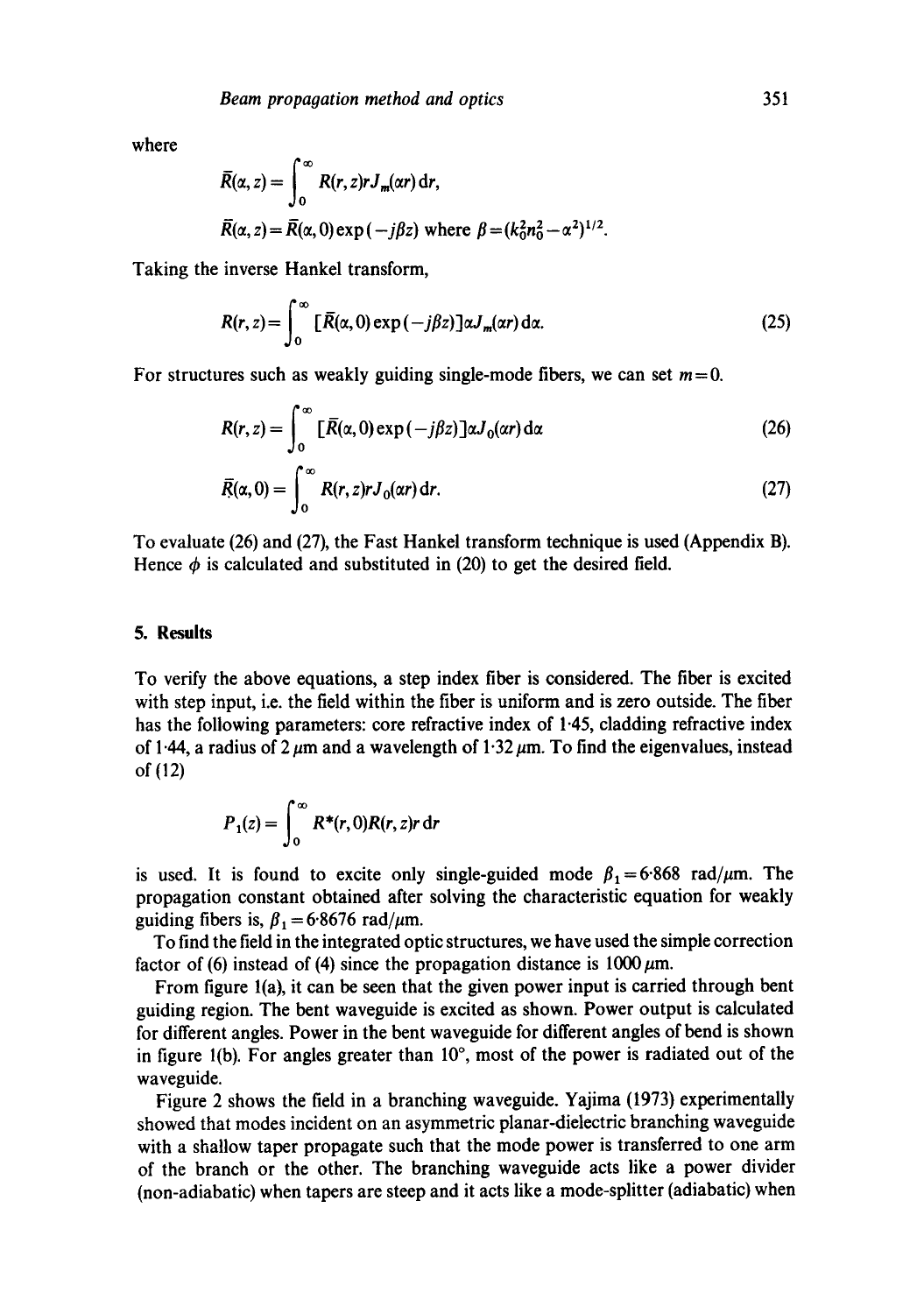

Figure 1a. Field in a bent waveguide for Gaussian input with  $1/e$  depth  $2\mu$ m.  $n_s = 2.1398$ .  $\Delta n = 0.1\%$ . b. Power in a bent waveguide for different angles of bend.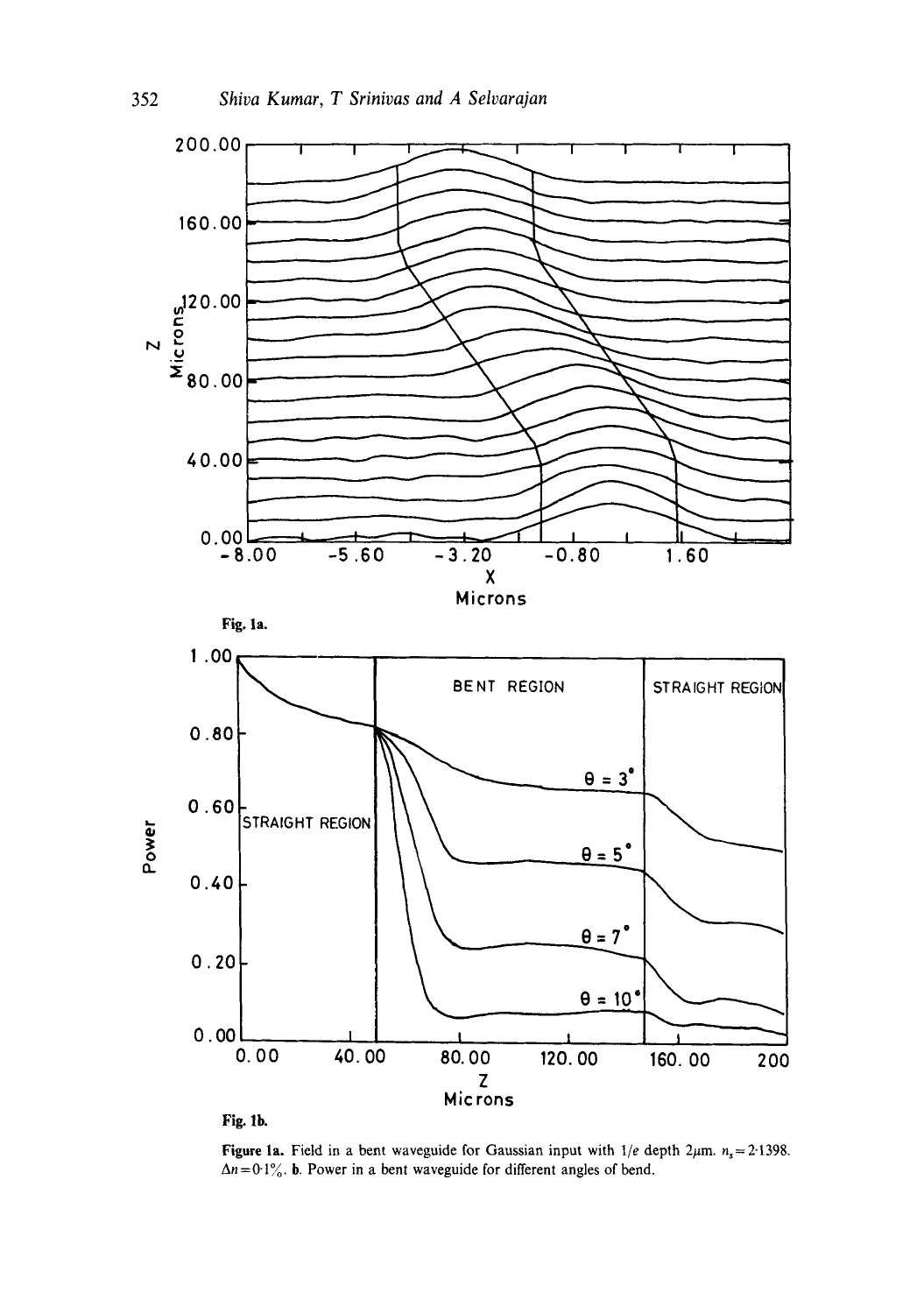

Figure 2a. Field in a branching waveguide with the fundamental mode excitation into arm 1. The angle is 1/200 radians. The guide thickness for arm 1 and arm 2 is  $8 \mu m$  and  $2 \mu m$ respectively. For arm 1 and arm 3, the refractive indices (RI) within the guide are 2.155 and 2.1398 outside. For arm 2, RI is 2.155 within the guide on the right side and 2.1398 on the left side.

Figure 2b. Field in a branching waveguide with the TE03 mode excitation into arm 1. The parameters are same as figure 2a.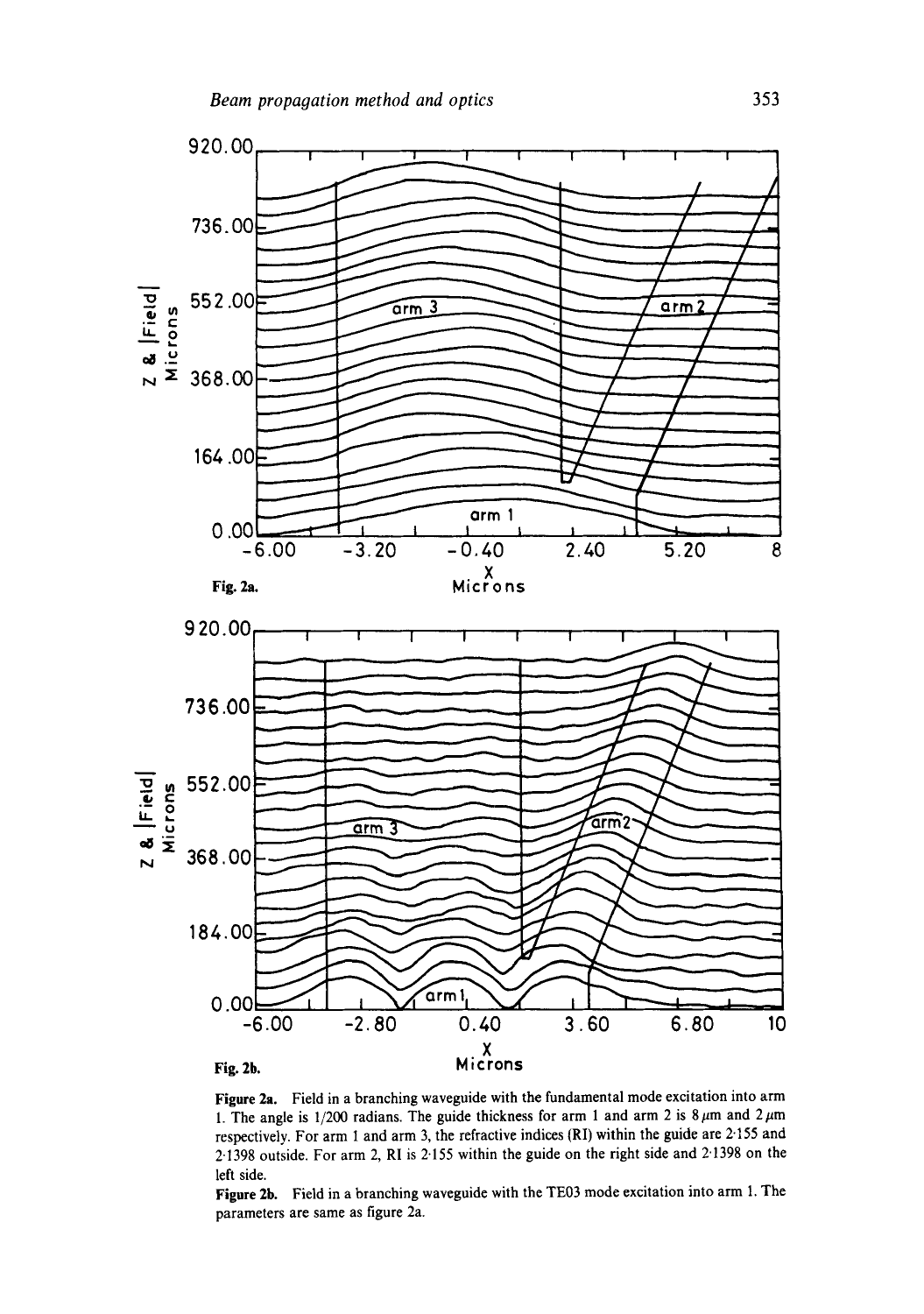

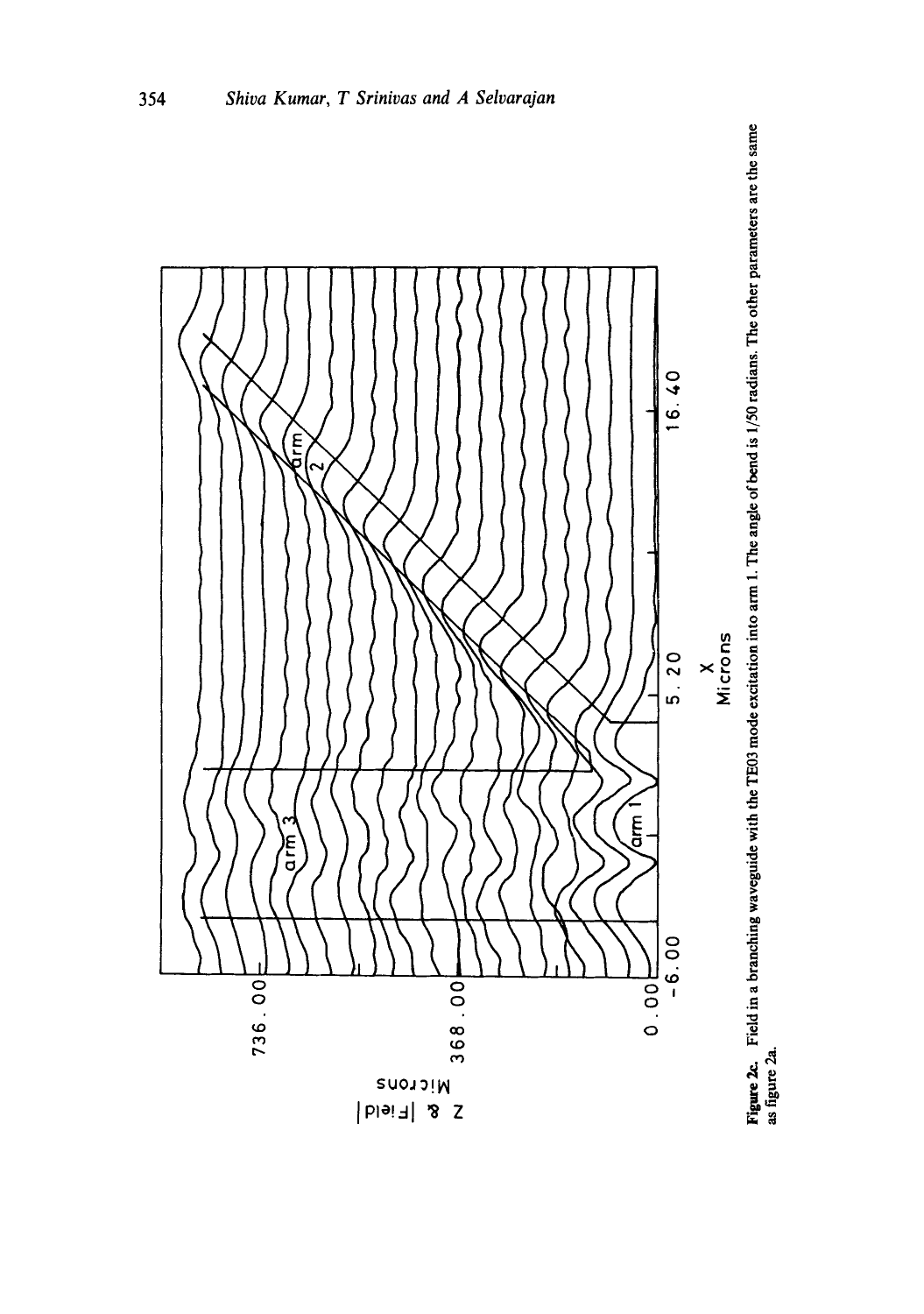tapers are gradual. Figure 2(a) shows the field in a branching waveguide for shallow taper. The angle of bend is 1/200 radians. The fundamental mode is launched into arm 1 of the waveguide. The thickness of arm 2 is made much less than that of arm 3 so that propagation constant for fundamental mode in arm 2 is less than that of arm 3. For  $\lambda = 1.32 \mu m$ ,  $\beta = 10.2190$  rad/ $\mu$ m for arm 2 and  $\beta = 10.2494$  rad/ $\mu$ m for arm 3 for the fundamental mode. In this case, TE01 mode in arm 1 is converted to the TE01 mode in arm 3. Hence, it can be seen that TE01 mode in arm 1 chooses the arm of larger propagation constant for TE01 mode. We can see from 2(a) that power launched in arm 1 is coming out of arm 3.

Figure 2(b) shows the field in the branching waveguide with TE03 mode excitation. The propagation constant for arm 1 is,

> $\beta_{11} = 10.2524 \text{ rad}/\mu \text{m}$  for TE01 mode,  $\beta_{12}$  = 10.2372 rad/ $\mu$ m for TE02 mode,  $\beta_{13} = 10.2132 \text{ rad}/\mu \text{m}$  for TE03 mode.

For arm 3,

 $\beta_{31} = 10.2494 \text{ rad}/\mu \text{m}$  for TE01 mode,  $\beta_{32} = 10.2258 \text{ rad}/\mu \text{m}$  for TE02 mode,  $\beta_{33} = 10.1924$  rad/ $\mu$ m for TE03 mode.

For arm 2,

 $\beta_{21} = 10.2190$  rad/ $\mu$ m for TE01 mode.

It can be seen that TE03 mode of arm 1 is converted into TE01 mode of arm 2 since the propagation constant for TE01 mode of arm 2 is closest to that for TE03 mode of arm 1.

Figure 2(c) shows the field in the branching waveguide when the tapers are steep. The angle of bend is 1/50 radians. Now, the waveguide acts like a power splitter. After doing the modal analysis, it is found that, in arm 3, the odd mode with  $\beta = 10.2257$  rad/ $\mu$ m is excited. In arm 2, the even mode with  $\beta = 10.219$  rad/ $\mu$ m is excited. The ratio of power in arm 2 to arm 3 is found to be 36:64.

### **6. Conclusions**

Beam propagation method is a powerful tool for the numerical modelling of scalar wave propagation through media with arbitrary but slow and small variations in refractive index. For structures with circular symmetry, the Hankel transform method can be used which reduces the computational time against the two-dimensional Fourier transform.

### **Appendix A**

Multiply equation (7) by  $exp(-j*2\pi kx/T)$  and integrate w.r.t. x with limits  $-T/2$  to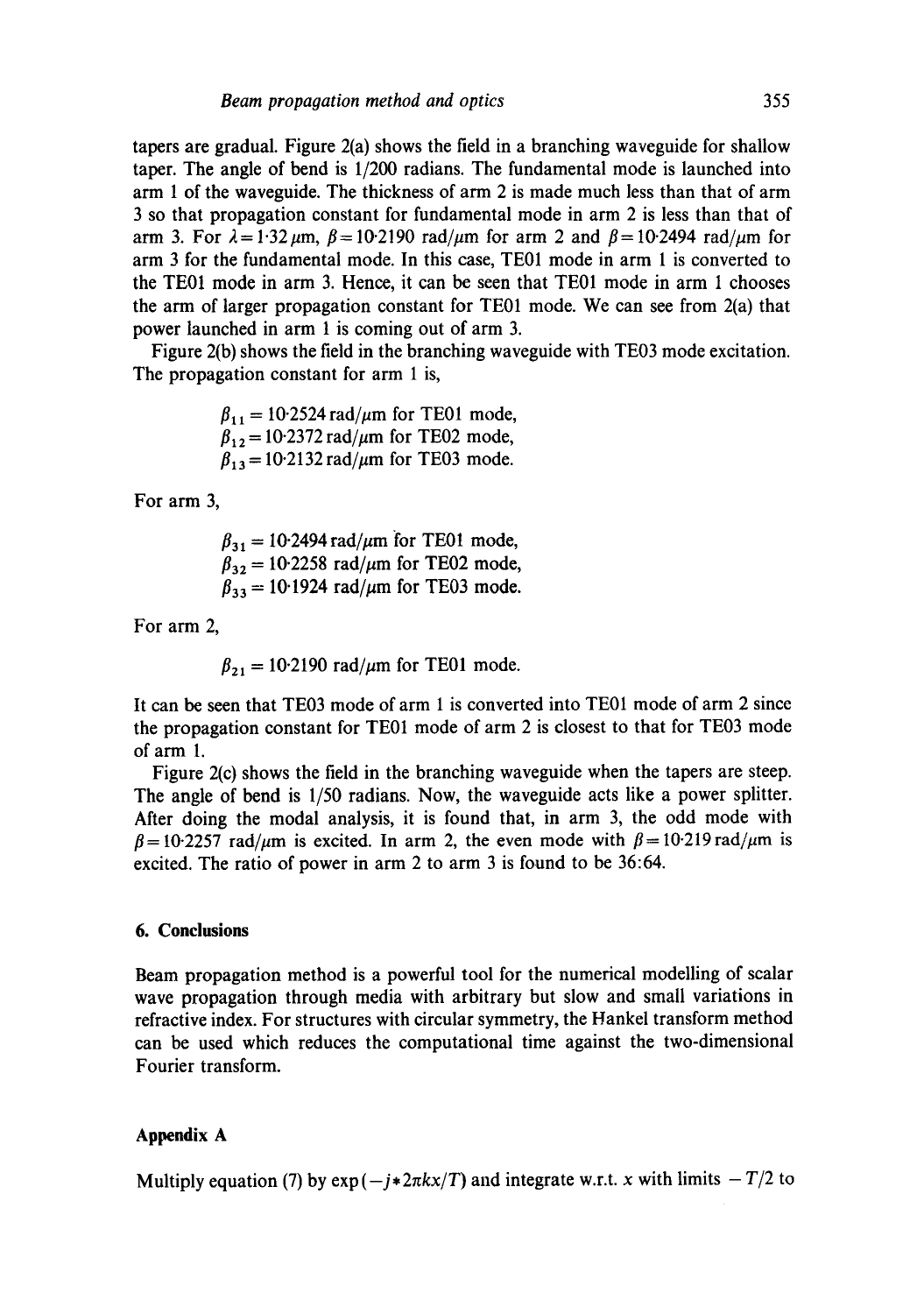$T/2$  where T is a large number such that

$$
\eta(\pm T/2) \approx \frac{\partial \eta(\pm T/2)}{\partial x} \approx 0.
$$
  

$$
\frac{\partial^2 \bar{\eta}(k, z)}{\partial z^2} + \left[k_0^2 n_0^2 - \left(\frac{2\pi k}{T}\right)^2\right] \bar{\eta}(k, z) = 0,
$$
 (A1)

where

$$
\bar{\eta}(k, z) = \frac{1}{T} \int_{-T/2}^{T/2} \eta(x, z) \exp(-i2\pi kx/T) \, dx.
$$
 (A2)

$$
\bar{\eta}(k, \Delta z) = \bar{\eta}(k, 0) \exp(-j\beta_k \Delta z) \text{ where } \beta_k = \left[ (k_0^2 n_0^2) - (2\pi k/T)^2 \right]^{1/2}.
$$
 (A3)

$$
\bar{\eta}(x,\Delta z) = \sum_{k=-L}^{L} \bar{\eta}(k,0) \exp(-j\beta_k \Delta z) \exp(i2\pi kx/T), \tag{A4}
$$

where 2L is the total number of prominent Fourier spectral components. To evaluate (A2), Simpson's  $1/3$  rule is used. Let h be the interval between samples and  $2N$  be the total number of samples. Then (A2) can be written as,

$$
\bar{\eta}(k,0) = \frac{1}{6N} \left\{ w_0 + 4 \cdot 0(w_1 + w_3 \cdots + w_{2N-1}) + 2 \cdot 0(w_2 + w_4 + \cdots w_{2N-2} + w_{2N}) \right\}
$$
\n(A5)

where  $w(x) = \eta(x,0) \exp(-j \cdot 2\pi k \cdot x/T)$ . Replacing the continuous variable x with a discrete variable  $x = (T * n/2N) - T/2$  (A5) can be written as,

$$
\bar{\eta}(k,0) = \frac{\exp(j\pi k)}{6N} \left[ 4 \cdot 0 \sum_{\substack{n \text{odd}}} \eta_n \exp\left(\frac{-i2\pi kn}{2N}\right) + 2 \cdot 0 \sum_{\substack{n \text{even, }\neq}} \eta_n \exp\left(\frac{-i2\pi kn}{2N}\right) + \eta_0 + \eta_{2N} \right].
$$
\n(A6)

Putting  $m=(n-1)/2$  for the odd terms and  $m=(n-2)/2$  for the even terms, we get

$$
\bar{\eta}(k,0) = \frac{\exp(j\pi * k)}{6N} \left[ 4 \cdot 0 \sum_{m=0}^{N-1} \eta_{2m+1} \exp\left(\frac{-j2\pi km}{N}\right) \exp(-j\pi k) + 2 \cdot 0 \sum_{m=0}^{N-1} \eta_{2m+2} \exp\left(\frac{-i2\pi km}{N}\right) + \eta_0 - \eta_{2N} \right]
$$

$$
= \frac{1}{6N} \left[ 4 \cdot 0 \sum_{m=0}^{N-1} \eta_{2m+1} \exp\left(\frac{-i2\pi km}{N}\right) + 2 \cdot 0*(-1)^k \sum_{m=0}^{N-1} \eta_{2m+2} \exp\left(\frac{-i2\pi km}{N}\right) + \eta_0 - \eta_{2N} \right]
$$
(A7)

Using FFT algorithms (Oppenheim and Schafer 1975) for summations in (A7),  $\bar{\eta}$  can be evaluated. Each FFT takes  $2N \log N$  complex multiplications. Therefore, the total complex multiplication will be  $4N \log N$ .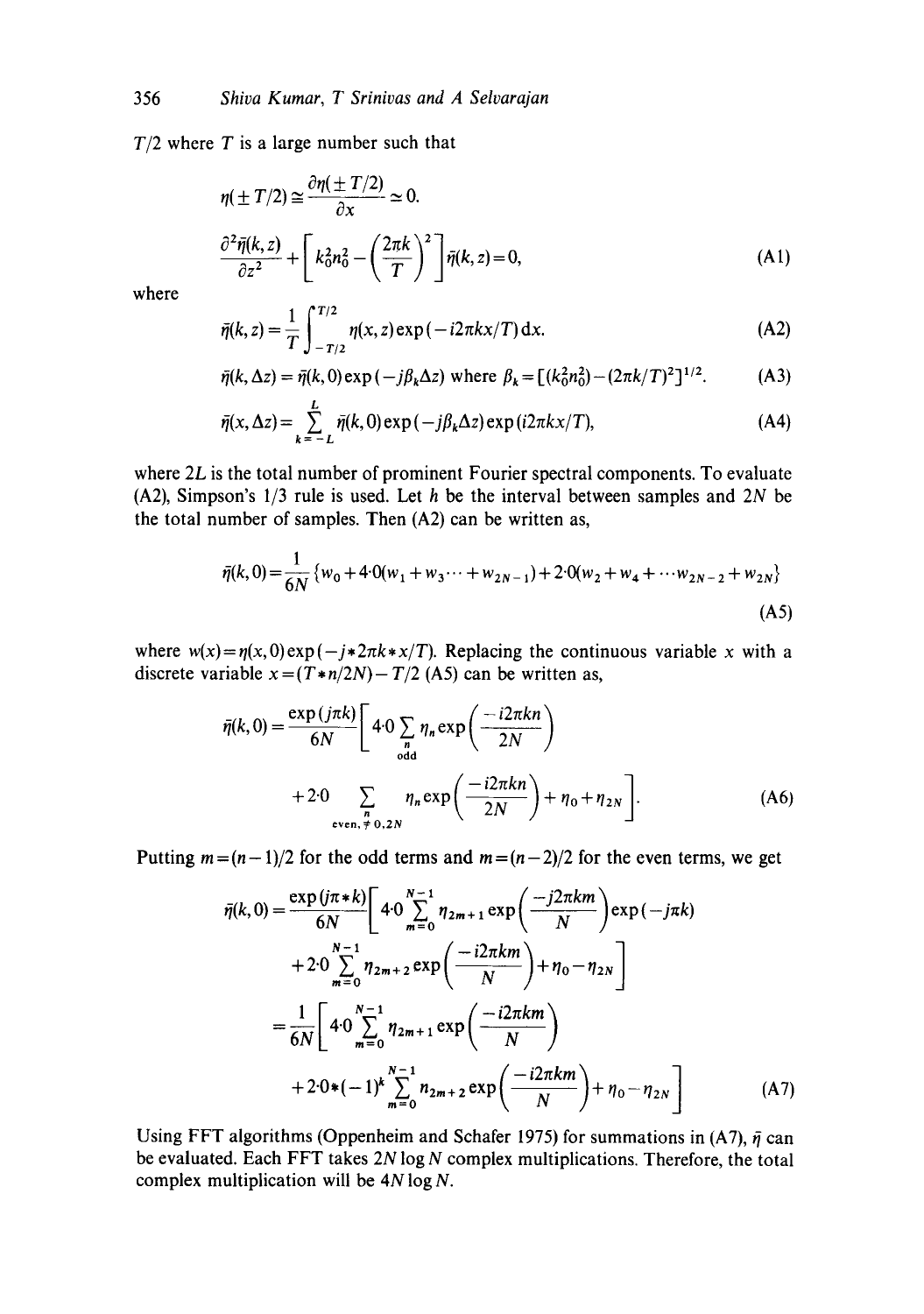# **Appendix B**

The fast Hankel transform (Siegman 1977) reduces the effort required to calculate Bessel functions for every iteration, r and  $\alpha$  of (27) can be replaced by,

$$
r = r_0 \exp(px), \quad \alpha = \alpha_0 \exp(py), \tag{B1}
$$

and

$$
rR(r) \equiv f(x); \quad \alpha \overline{R}(\alpha) \equiv g(y), \tag{B2}
$$

The Hankel transform,

$$
\alpha \overline{R}(\alpha) = \int_0^\infty J_0(\alpha r) \alpha r R(r) \, \mathrm{d}r,\tag{B3}
$$

i.e.

$$
\alpha \overline{R}(\alpha) \equiv g(y) = \int_{-\infty}^{\infty} j(x+y) f(x) \, \mathrm{d}x,\tag{B4}
$$

where

$$
j(r) = J_0(\alpha_0 r_0 \exp(pr)) pr_0 \alpha_0 \exp(pr).
$$
 (B5)

This change of variable may be called Gardner Transform (Gardner *et a11959).* Taking the Fourier transform of (B4),

$$
G(k) = \int_{-\infty}^{\infty} g(y) \exp(-iky) dy = \int_{-\infty}^{\infty} j(x+y) \exp[-ik(x+y)]
$$
  
 
$$
\times \int_{-\infty}^{\infty} f(x) \exp(iky) dx dy
$$
  
=  $J(k) * F(-k).$  (B6)

where  $J(k)$  and  $F(k)$  are the Fourier transforms of j and f respectively. Finally,  $g(y)$ can be found by taking the inverse Fourier transform of *G(k).* 

$$
g(y) = \frac{1}{2\pi} \int_{-\infty}^{\infty} J(k)F(-k) \exp(iky) dk.
$$

Thus, the Hankel transform of  $R(r)$  requires an FFT on  $f(x)$ , FFT on  $j(x)$ , and an inverse FFT to get  $g(y)$  or  $\overline{R}(\alpha)$ . The Fourier transform of the Bessel function needs to be obtained only once. Hence, the calculation of Bessel function for every iteration is avoided.

# **Acknowledgements**

The authors wish to thank the referee for valuable suggestions to improve the paper.

### **References**

Felt M D and Fleck Jr J A 1978 *Appl. Opt.* 17 3990 Felt M D and Fleck Jr J A 1979 *Appl. Opt.* 18 2843